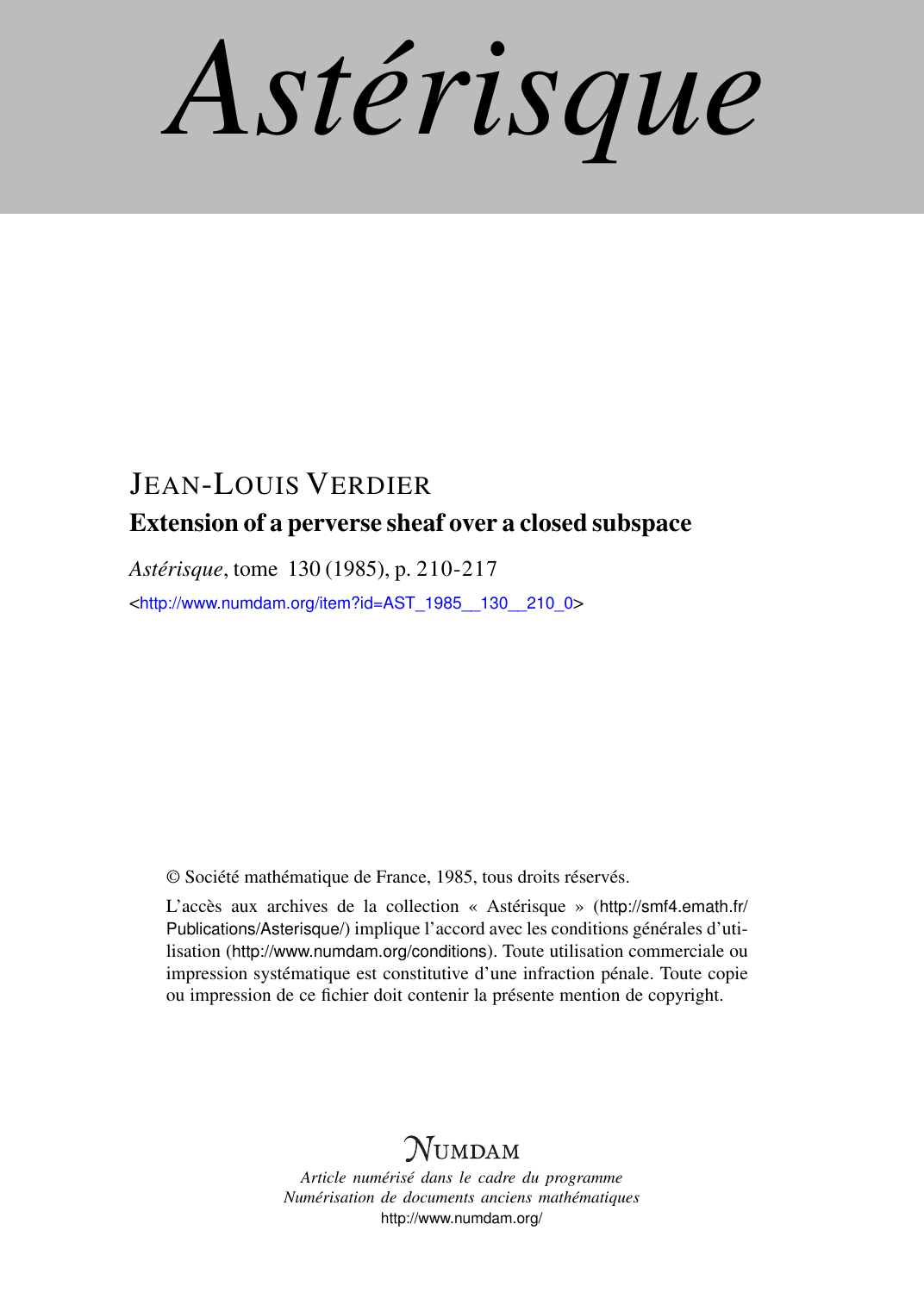EXTENSION OF A PERVERSE SHEAF OVER A CLOSED SUBSPACE

by Jean-Louis VERDIER<sup>(\*)</sup>

## 1.- REVIEW OF Sp

Let X be an analytic space,  $Y \rightarrow X$  a closed subspace,  $U = X - Y$  and  $j: U \longrightarrow X$  the inclusion map. Let C be the normal cone of Y in X . Denote again j : Using the inclusion map . Let  $U$  be the inclusion map . Let  $U$  in  $X$  in  $X$  ,  $\mathcal{S}$  is a set of  $Y$  in  $X$  . Denote a gain  $X$ by i : Yc—*>C* the inclusion, set U' =C- Y , and let j :Uf<—>C be the inclu-

 $T_{\text{max}}$  goes from D (X) to the category  $\frac{1}{\sqrt{2}}$  to the category  $\frac{1}{\sqrt{2}}$ const D (C) of constructible monodromic complexes [2]. It induces a functor const,mon again denoted by Sp from  $D_{\text{const}}^{U}$  to  $D_{\text{const}}^{U}$  and by extension Sp  $\sigma$  functor  $D$   $(V)$   $\longrightarrow$   $D$ will also denote the identity function  $\mathcal{L}$  of  $\mathcal{L}$  . Let us list some  $\mathcal{L}$  of  $\mathcal{L}$  . Let us list some  $\mathcal{L}$  is a constant some  $\mathcal{L}$  . properties of Sp : all those Sp's are exact.

1) Sp "commutes" with  $i_k$ ,  $i^*$ ,  $i^!,$   $j_k$ ,  $j^*$ ,  $D$ .

2) Sp transformes the fundamental octahedron



into the corresponding one for SpF.

<sup>(\*)</sup> Extrait d'une lettre adressée à R. Mac Pherson en novembre 1982. Cette lettre est un commentaire sur le résultat de R. Mac Pherson et K. Vilonen, présenté dans ce colloque.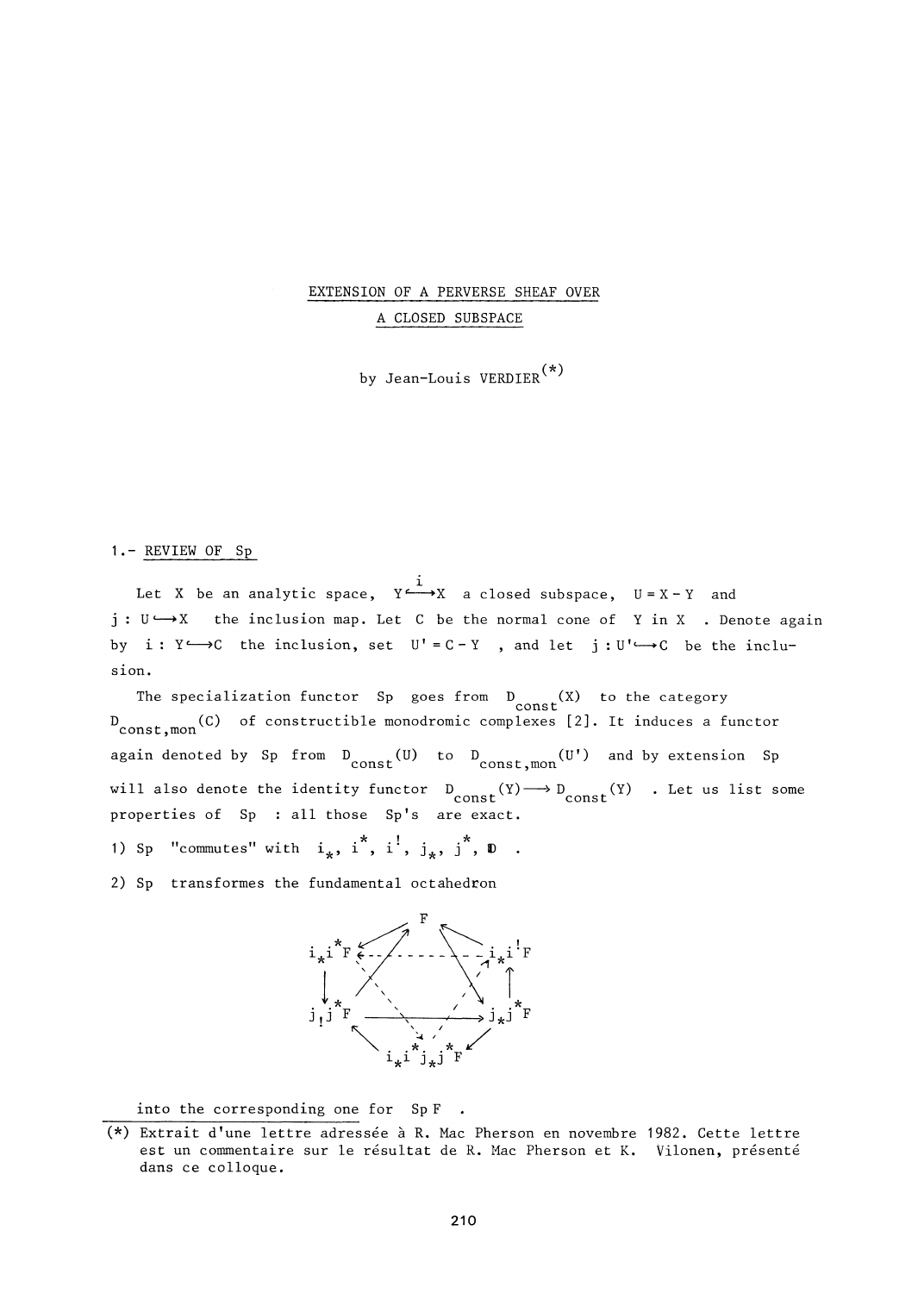3) Sp preserves perversity. Hence Sp is an exact functor  $Per(X) \longrightarrow Per Mon(C)$ , and Sp commutes with the perverse cohomology functor.

### 2.- THE EXTENSION PROBLEM : REDUCTION TO A CONE

cohomology we see that m factors through

Denote by  $Gl(U,C)$  the category whose objects are  $(G,S,\alpha)$  where  $G \in Per(U)$ ,  $^{\star}$   $\sim$ S **6** Per Mon(C) , a : j S -^-»Sp(G) , and whose morphisrosare the obvious one. PROPOSITION.- The functor  $gl : Per(X) \longrightarrow Gl(U,C)$  that sends F to  $gl(F) = (j^*F, Sp(F),$  canonical) is an equivalence of categories. gl is faithfull : Suppose that a map m satisfies  $gl(m) = 0$ . Therefore  $j_* j^* m = 0$ and by adjunction and distinguished triangle we see that there exists a factoriza-  $*_{\text{F}} \stackrel{\text{m}'}{\longrightarrow} i i'.c$ tion of m of the type F  $\frac{1}{2}$   $\frac{1}{2}$   $\frac{1}{2}$   $\frac{1}{2}$   $\frac{1}{2}$   $\frac{1}{2}$   $\frac{1}{2}$   $\frac{1}{2}$   $\frac{1}{2}$   $\frac{1}{2}$   $\frac{1}{2}$   $\frac{1}{2}$   $\frac{1}{2}$   $\frac{1}{2}$   $\frac{1}{2}$   $\frac{1}{2}$   $\frac{1}{2}$   $\frac{1}{2}$   $\frac{1}{2}$   $\frac{1}{2$ 

$$
F \longrightarrow i_{\star}^{\ P} i^{\star} F \longrightarrow i_{\star}^{\ P} i^! G \longrightarrow G
$$

We know that  $F \longrightarrow i_*^P i^*F$  is surjective and  $i_*^P i^!G \longrightarrow G$  is injective. Hence  $W$  is the finite and it finds and its surjective and its injective and its injective and its injective. Hence  $n$  is unically defined by m but also by Sp  $(n)$  . Hence  $n = 0$ 

gl is fully faithfull : Let F, G  $\in$  Per(X) and  $(\alpha, \beta)$  : gl(F)  $\longrightarrow$  gl(G) . We want to find  $m : F \rightarrow G$  such that  $g1(m) = (\alpha, \beta)$ .

Consider the following commutative diagram with exact rows :

**(\*)**  0 i\* <sup>F</sup>Sp(F) P. .\* J\*J SpF .PI.' i. **R** i F •k 0 3 p. j 3 **J\***  . p .. » **xÄ R'i** 3 <sup>o</sup>. P. ! 1 G «0

The compatibility between  $\alpha$  and  $\beta$  implies that

$$
Sp^{P}j_{*}\alpha = \begin{array}{c} {^{p}P}j_{*}\beta \\ \vdots \\ {^{p}P}j_{*}\beta \end{array}
$$
\n  
\nThe first claim is that\n
$$
\begin{array}{c} {^{p}j_{*}\beta^{*}F} \longrightarrow {\begin{array}{c} {i_{*}}^{P}R^{1}i^{!}F \longrightarrow 0 \\ {^{p}j_{*}\alpha} \\ \vdots \\ {^{p}P}j_{*}\beta \end{array}} \\ \vdots \\ {^{p}P}k^{1}i^{!}\beta \end{array}
$$
\n
$$
\begin{array}{c} {^{p}j_{*}\alpha} \\ {^{p}j_{*}\beta} \\ \vdots \\ {^{p}P}k^{1}i^{!}G \longrightarrow 0 \end{array}
$$

is commutative. This is because

$$
Hom(F, G) \longrightarrow Hom(Sp F, Sp G)
$$

is bijective when G is supported on Y .

Call I(F) the image of  $F \longrightarrow {P_j}_* j^*F$  . We therefore have an exact sequence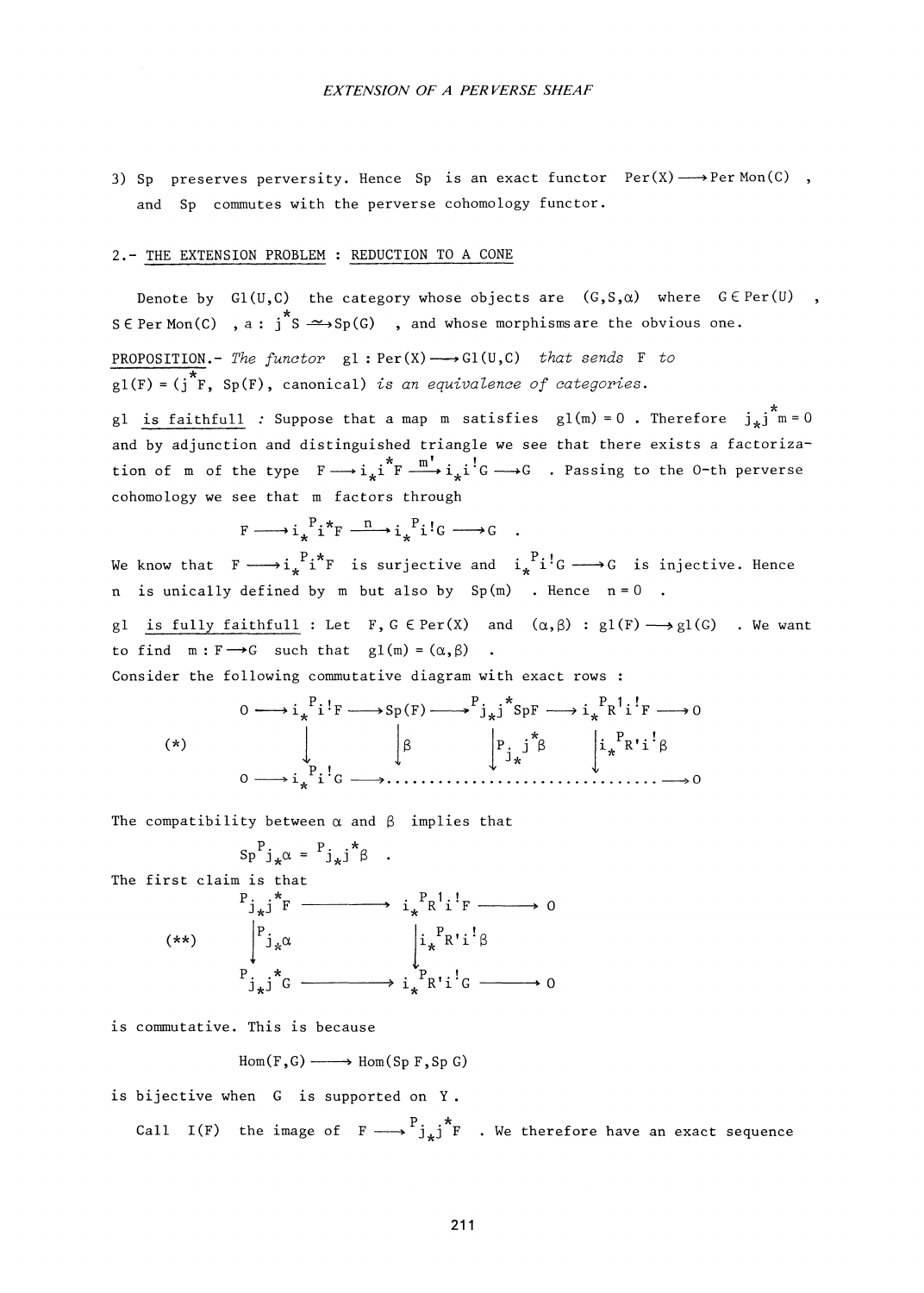$$
0 \longrightarrow I(F) \longrightarrow {}^{P}j_{*}j^{*}F \longrightarrow i_{*}{}^{P}R^{1}i^{!}F \longrightarrow 0
$$

The commutativity of  $(**)$  gives an  $\alpha' : I(F) \longrightarrow I(G)$  such that  $j^*\alpha' = \alpha$  . The second claim is that the diagramm of extensions

$$
0 \longrightarrow i_{*}^{P}i^{!}F \longrightarrow F \longrightarrow I(F) \longrightarrow 0
$$
  
\n
$$
i_{*}^{P}i^{!} \beta \downarrow \qquad \qquad \alpha'
$$
  
\n
$$
0 \longrightarrow i_{*}^{P}i^{!}G \longrightarrow G \longrightarrow I(G) \longrightarrow 0
$$

is commutative : since  $Ext^1(F,G) \longrightarrow Ext(Sp(F), Sp(G))$  is bijective when G is  $\sum_{i=1}^{n}$  is computed on  $N$  . Since  $S$  is a special is bijective when  $S$  is bijective when  $S$ supported on  $\Gamma$ , it is enough to check the commutativity after applying  $\mathfrak{sp}$ , and this commutativity is then given by  $(*)$ . Hence there is  $\bar{\alpha}$ :  $F \rightarrow G$  such that  $\overline{\alpha} = \alpha$  . Modifying  $(\alpha, \beta)$  by  $\varphi1(\overline{\alpha})$ **j a = a** . Modifying **(a,3)** by gl**(a)** , we can assume now that **a =** 0 . But then  $J_{*}J_{\beta} = 1_{*}$  K 1

$$
\mathrm{Sp}\,(\mathrm{F})\longrightarrow i_{\star}^{\phantom{X}P}i^{\star}\mathrm{SpF}\xrightarrow{\phantom{X}B^{\prime}}i_{\star}^{\phantom{X}P}i^{\phantom{X}P}s_{P}\,\mathrm{G}\xrightarrow{\phantom{X}Sp}\mathrm{G}
$$

since  $\beta'$  can be lifted,  $\beta$  can also be lifted.

gl is essentially surjective : Let (G,S, canonical) be an object of **G1**(U,C) The canonical map  $\begin{array}{c} {^{\mathrm{p}}\mathfrak{j}_{\ast} \text{j}}^* \text{s} \longrightarrow \text{i}_{{\ast}}\begin{array}{c} {^{\mathrm{p}}\mathsf{R}} \end{array} \begin{array}{c} 1 \ \text{i} \end{array} \text{s} \longrightarrow 0 \end{array}$  defines a map  $\begin{array}{c} {^{\mathrm{p}}\mathfrak{j}_{\ast} \text{j}}^* \text{G} \longrightarrow \text{i}_{{\ast}}\begin{array}{c} {^{\mathrm{p}}\mathsf{R}} \end{array} \begin{array}{c} 1 \ \text{j} \end$ **i/R i S**  act i\*j Set G' =keru . We have an exact sequence

 $0 \longrightarrow (0, i_*^{\ P}i^!s$  $\int_{0}^{\infty}$ isel $\int_{0}^{\infty}$  $(G, S, C) \longrightarrow gl(G') \longrightarrow 0$ 

Since Ext  $(F, G) \longrightarrow$  Ext  $(Sp F, Sp G)$  is bijective when G is supported in Y this exact sequence lifts to Per(X)

#### $3.-$  REVIEW OF  $\phi$  AND  $\Psi$ .

Assume that Y is a principal divisor and let f be an equation of Y . Then  $C(f) : C \longrightarrow A$  and the projection  $C \longrightarrow Y$  define an isomorphism  $C \longrightarrow Y \times A$ (A the affine line). We have the usual functors  $\Psi_f$ ,  $\phi_f$ ,  $\Psi_{C(f)}$ ,  $\phi_{C(f)}$  [1] and the commutative diagram

**(\*)** 



as well as a similar diagram for  $C(f)$   $(1)$ .

1) We have  $\phi_{C(f)} \circ Sp = \phi_f$  ,  $\Psi_{C(f)} \circ Sp = \Psi_f$  can Sp F = can f , var Sp F = var F  $\phi(Sp) = \phi$ .

(1)  $t$  est un caractère japonais de l'écriture Katakana qui se lit "se".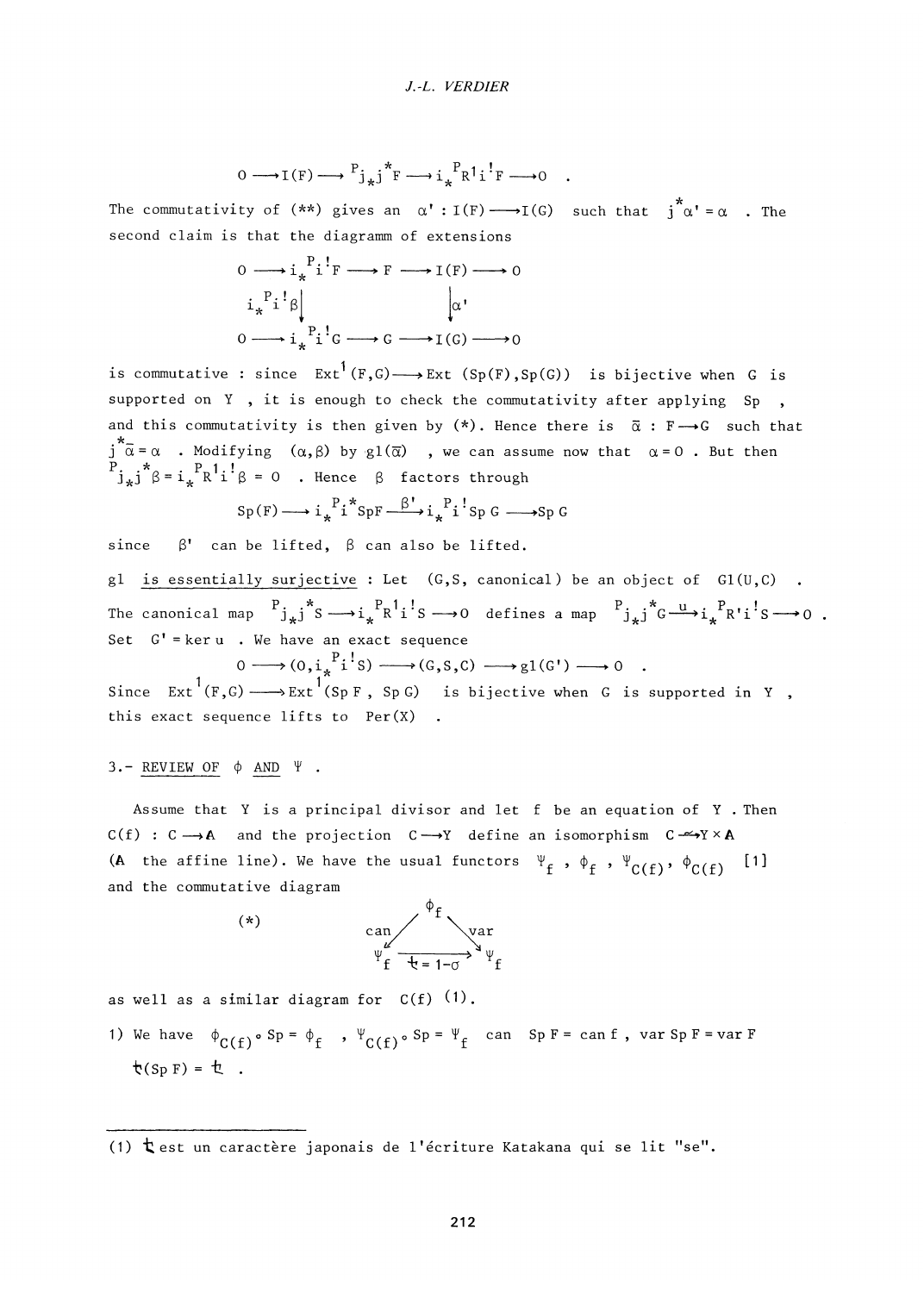2)  $\Psi_{C(f)}$  is simply the restriction at Y x {1}.

Using these statements and what is known of Sp , we get that

- 3)  $\Psi[-1]$  and  $\phi[-1]$  commutes with duality
- 4)  $\Pi[-1]$  and  $\phi[-1]$  preserve perversity. They are exact on perverse sheaves. They commute with perverse cohomology.
- 5)  $F \simeq j_*j^*F \iff \text{var is an isomorphism}$

 $F \simeq j_1 j^* F \Longleftrightarrow$  can is an isomorphism

6) Let  $j,j^*F \longrightarrow F \longrightarrow j_*j^*F$  be the canonical maps. Applying the functor  $\Phi$  and using the isomorphism in 5), we get (\*).

It is a nice exercise to look at the transform of the fundamental octahedron (section 1) by  $\Phi$ .

#### 4.- AN EQUIVALENCE OF CATEGORIES

Assume that  $X = Y \times A$  and  $f = pr_2$  . Denote by  $\forall$  and  $\phi$  the functors relative to  $pr^2$  . All the complexes that we consider are monodromic with respect to  $pr_1$  . Denote by Per(Y,t) the category of perverse object on Y equipped with an endomorphism  $t$  such that  $1-t$  is an automorphism.

PROPOSITION.- The functor  $F \mapsto (\Psi(F) [-1], \tau)$  from PerMon(U) to Per(Y, $\tau$ ) is an equivalence of categories.

This comes from the fact that perverse objects are sheaves. Denote by Per(Y,can,var) the category of object of the form

 $\psi \xrightarrow{can} \phi \xrightarrow{var} \psi$ 

where  $\Psi$ ,  $\phi$  are perverse and 1 - var can is an automorphism (or equivalently 1 - can var is an automorphism).

PROPOSITION.- The functor  $F \mapsto (\Psi(F) [-1] \frac{\text{can}}{\Psi(F)} [-1] \frac{\text{var}}{\Psi(F)} [-1]$  is an equivalence of categories from  $Per Mon(Y \times A)$  to  $Per(Y, can, var)$ .

The proof is due to Deligne: the simple objects in Per Mon  $(Y \times A)$  are of three types

a) Simple perverse objects with support in Y

- b) Simple perverse objects such that  $S = \Psi(M)[-1]$  is simple on Y and  $\sigma(M)$  = multiplication by  $\lambda \in \mathbb{C}^*$  for  $\lambda \neq 1$  (such objects will be denoted  $(S, \lambda))$
- c) Simple perverse M such that  $\Psi(M)$  [-1] is simple on Y and  $\sigma(M) = Id$ .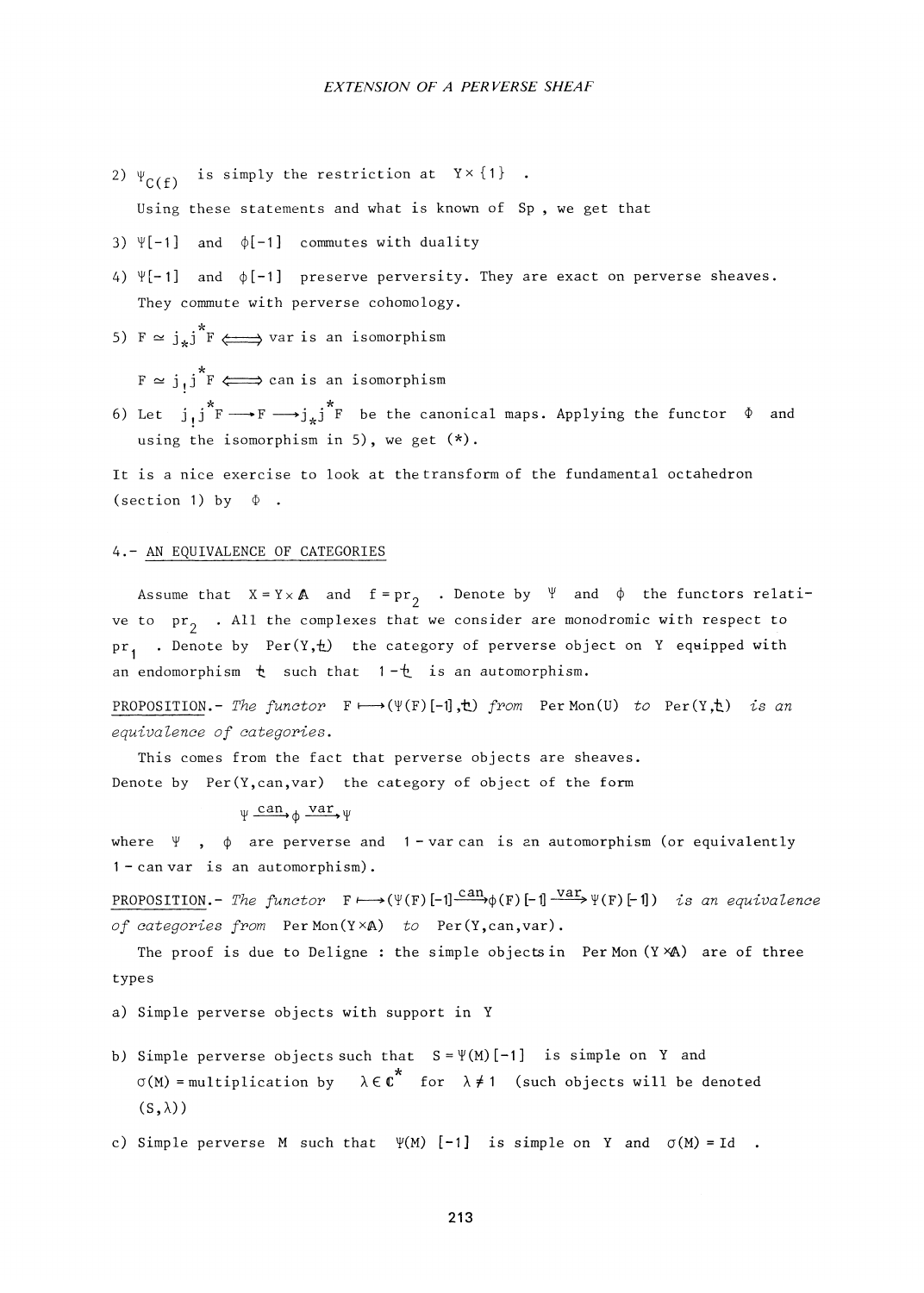Notice that in case b) M is isomorphic to  $j_*j^*M$  and  $j_jj^*M$  and in case c) M is isomorphic to  $j_{1*}j^*M$  and  $pr_1^{*}i^*M$  where  $pr_1 : C \rightarrow Y$  is the canonical projection.

Simple objects in Per(Y,can,var) are of three types

- a)  $0 \longrightarrow \phi \longrightarrow 0$  where  $\phi$  is simple
- can text  $\mathcal{D}$   $\mathcal{D}$   $\mathcal{D}$   $\mathcal{D}$   $\mathcal{D}$   $\mathcal{D}$   $\mathcal{D}$   $\mathcal{D}$   $\mathcal{D}$   $\mathcal{D}$   $\mathcal{D}$   $\mathcal{D}$   $\mathcal{D}$   $\mathcal{D}$   $\mathcal{D}$   $\mathcal{D}$   $\mathcal{D}$   $\mathcal{D}$   $\mathcal{D}$   $\mathcal{D}$   $\mathcal{D}$   $\mathcal{D}$   $\mathcal{D}$   $\mathcal{D}$   $\mathcal{$ (such object will be denoted by  $(\Psi, \lambda)$ ).
- c)  $\Psi \longrightarrow 0 \longrightarrow \Psi$  where  $\Psi$  is simple (denoted by  $(\Psi,0)$ )

it is easy to check that the functor  $F \mapsto (\Psi(F)[-1] \longrightarrow \dots)$  establishes a bijection between isomorphism classes. Then one has to check that this functor induces a bijection on  $Ext^1$  between simple objects. Now objects of type a) and b) don't mix, objects of type b) for different *X* don't mix, objects of type b) and c) don't mix. We have  $\text{Ext}^{\,i}((S_1,\lambda), (S_2,\lambda)) = \text{Ext}^{\,i}(S_1,S_2)$ ,  $\text{Ext}^{\,i}(M,N) =$ Ext<sup>1</sup>( $\phi$ [-1]M,  $\phi$ [-1]N) when M and N have support in Y,  $\text{Ext}^{\texttt{+}}(\texttt{M}, \texttt{N}) = \text{Ext}^{\texttt{+}}(\texttt{Y}[-1]\texttt{M}, \texttt{Y}[-1]\texttt{N}) \quad \text{if} \quad \texttt{M} \text{ and } \texttt{N} \text{ are of type c). So it remains to stu-}$ dy  $Ext^{\,i}(M,N)$  when M is of type a) and N of type c). In the topological case  $N = pr_1^1 N'$  [-1] where N' is simple on Y. So  $Ext^1(M,N) = Ext^1(M,N')$  and we have a similar conclusion in Per(Y,can,var). The last case is  $Ext^i(M,N)$  when M is

of type c) and N of type a), and we have

 $Ext^{\,i}(M,N) = Ext^{\,i}(\Psi(M),N) = Ext^{\,i-1}(\Psi[-1](M), \phi[-1](N))$ 

and this is the same as in Per(Y, can, var). Now the proof of the equivalence goes by induction on the length of the different objects.

COROLLARY 1.- *Let* YcX *be a principal divisor and* f *an equation of* Y . *The*   $functor$   $F \mapsto (F/U, \Psi_f(F)[-1] \xrightarrow{Cat \rightarrow} \phi_f(F)[-1] \xrightarrow{val \rightarrow} \Psi_f(F)[-1]$  is an equivalence bet*ween* Per(X) and the category consisting of objects (G,  $\Psi \xrightarrow{can} \phi \vee ar \vee \psi$ ,a) *where*  $G \in \text{Per}(U)$ ,  $(\Psi \rightarrow \phi \rightarrow \Psi) \in \text{Per}(Y, can, var)$  and  $\alpha : \Psi(G) \rightarrow \Psi$  is an isomorphism  $such that$   $\mathbf{t}(G) = \alpha^{-1} \cdot \text{var} \cdot \text{can} \cdot \alpha$ 

Remarks : 1) It is interesting to look at simple objects of  $Per Mon(N)$  when N is a rank one vector bundle on Y . You see then the influence on the classification of the twisting of N (which provides a non trivial central extension of the  $\pi_1$ ). 2) All of this goes over to the case of perverse etale sheaves. And in the corollary 1, one can use the tame  $\phi$  and  $\Psi$ .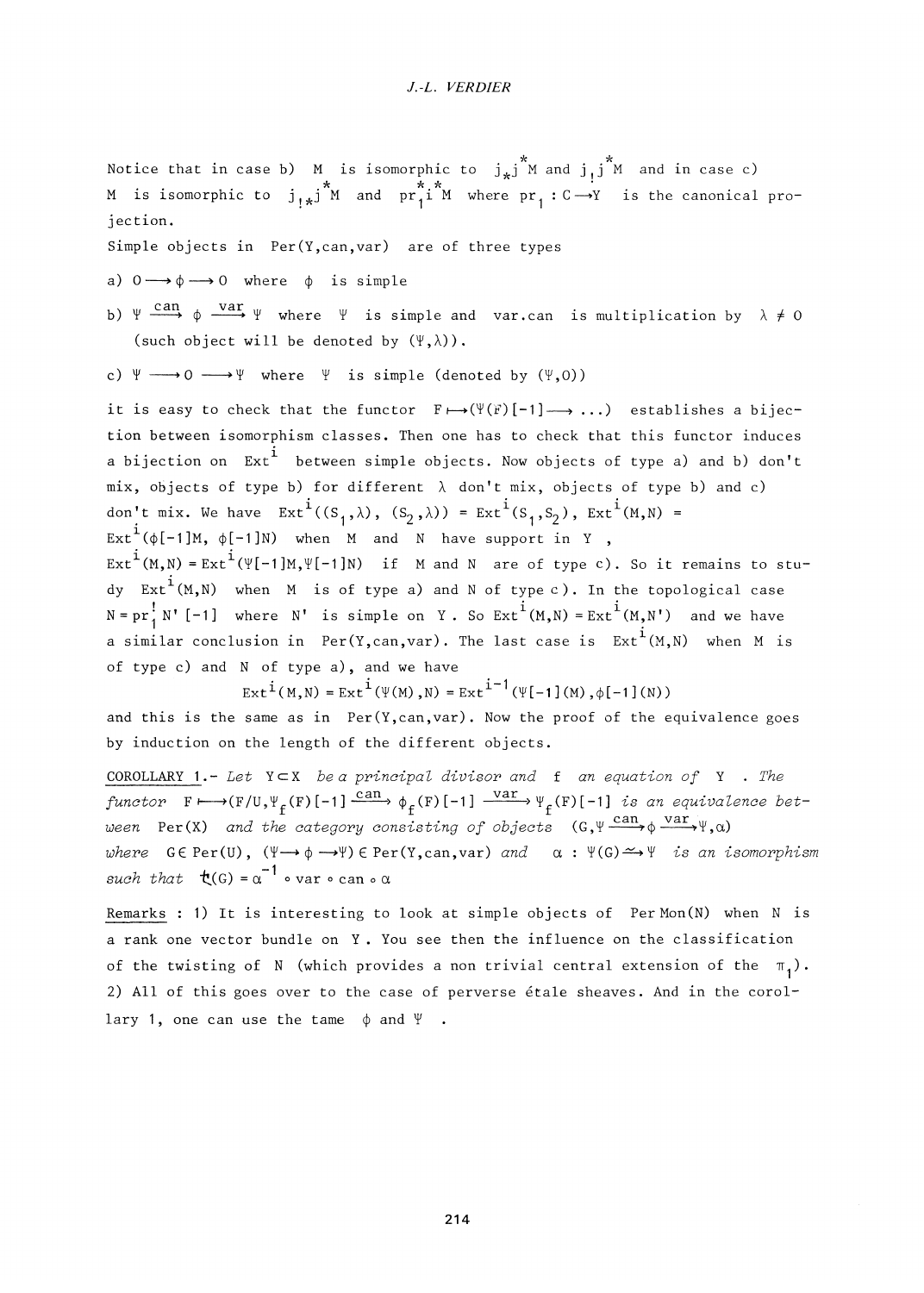3) The involution  $\Psi \rightarrow \phi$  of the category Per(Y,can,var) is the Fourier transform of PerMon $(Y \times A)$ .

Let  $Y \subset X$  be closed subspace and  $D : \{f = 0\}$  a principal divisor containing Y, and  $F \in Per(X-Y)$  . Then  $\Psi_f(F)$  [-1] is defined all over D and we have on D a morphism of perverse sheaves

$$
(*) \quad \Psi_{f}(F)[-1] \xrightarrow{f} \Psi_{f}(F)[-1] \quad .
$$

Let  $j : X - Y \longrightarrow X$  be the inclusion. The diagram  $(*)$  induces on  $D-Y$  the diagram

$$
\Psi_{f \circ j} (F) [-1] \xrightarrow{\text{t}} \Psi_{f \circ j} (F) [-1]
$$

and F being defined on  $X - Y$  we have a commutative diagram

$$
\begin{array}{ccc}\n&\phi_{f \circ j} (F)[-1] &\\ &\downarrow^{\text{var}} &\\ \psi_{f \circ j} (F)[-1] &\xrightarrow{\text{var}} &\\ \psi_{j \circ j} (F)[-1]\end{array}
$$

COROLLARY 2.- The category  $Per(X)$  is equivalent to the category of objects of the type  $(F, S, \alpha)$  where  $F \in Per(X - Y)$ ,  $S = \Psi_f(F)[-1] \longrightarrow \Psi_f(F)[-1]$  $S/D - Y \simeq \Psi_{\epsilon}$  (F)[-1]  $\phi_{f_{c},i}$ (F)[-1] .(F)[-1] canonical and a is an isomorphism on  $\Psi_{f \circ i} (F)$ [-1].

This follows from the corollary 1.

Assume now that  $F/X - Y$  is such that  $\phi_{f \circ j}(F) = 0$  . Hence  $\phi(f) - Y = 0$  and  $\phi$ factors through  $\Psi_{\epsilon}(\mathbf{F})\left[-1\right] \longrightarrow \mathbf{P}_{i}^* \Psi_{\epsilon}(\mathbf{F})\left[-1\right] \longrightarrow \mathbf{P}_{i}^* \Psi_{\epsilon}(\mathbf{F})\left[-1\right] \longrightarrow \Psi_{\epsilon}(\mathbf{F})\left[-1\right]$ 

The factorization in the above cor. should be of the form

$$
\Psi_{f}[-1] \longrightarrow^{P} i^* \Psi_{f}(F)[-1] \longrightarrow^{\phi} \Psi_{i} \Psi_{f}(F)[-1] \longrightarrow \Psi_{f}(F)[-1]
$$

Denote by  $Per(X; D-Y)$  the category of perverse object on X such that  $\phi_{f \circ i}(F) = 0$ . COROLLARY 3.- The category  $Per(X; D - Y)$  is equivalent to the category of objects of the type  $(F,S)$  where  $F \in Per(X-Y; D-Y)$  ,  $S = \begin{bmatrix} 1 \end{bmatrix} * \Psi_{\epsilon}[-1]$  $\overrightarrow{P}$   $P_i$  !  $\Psi$ <sub> $\epsilon$ </sub>[-1] .  ${Y}$ 

This follows from cor. 2.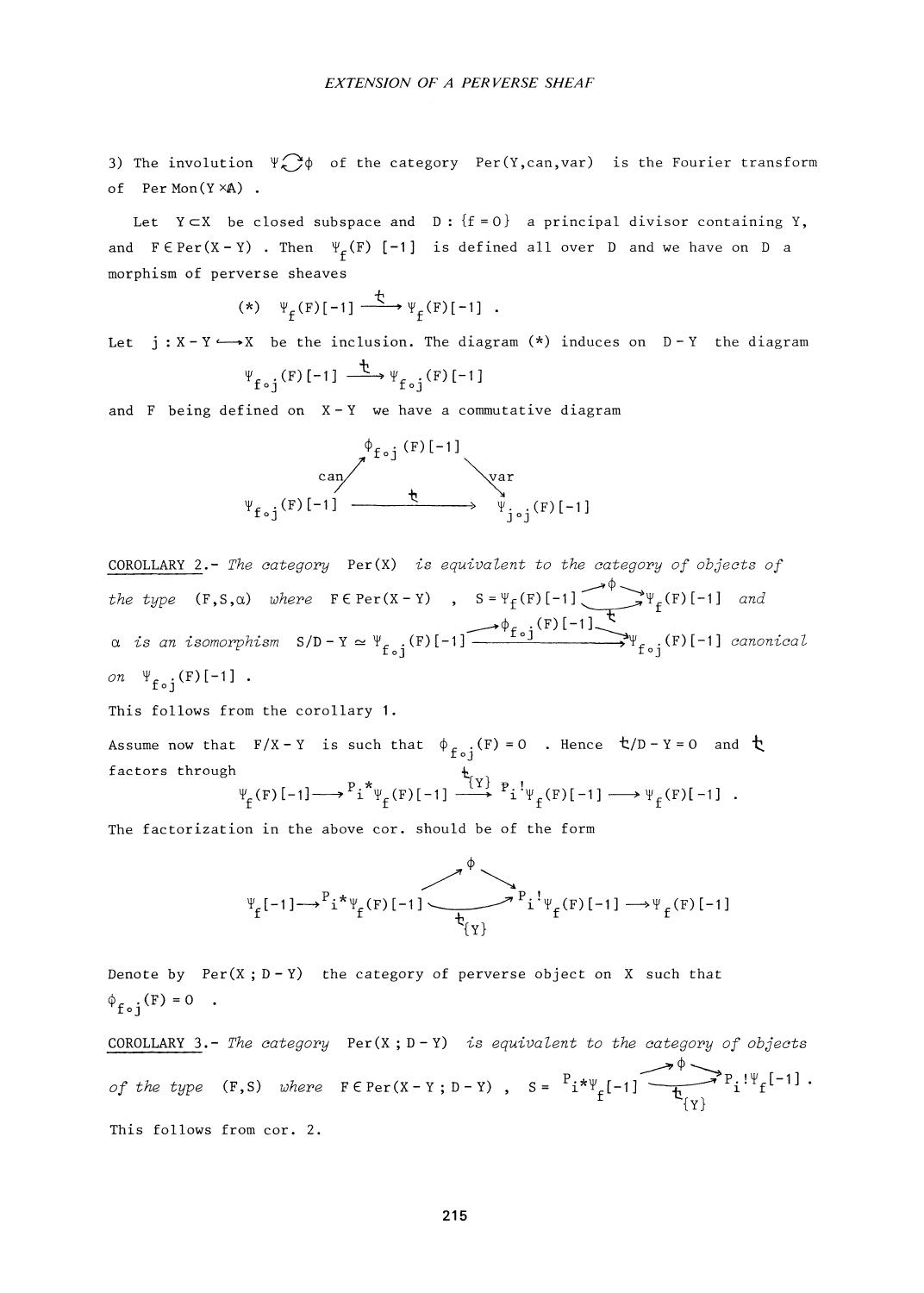#### *J.-L. VERDIER*

As an example suppose Y is a point x and let F be an object of  $Per(X - \{x\})$ . The generic divisors going through x will be transversal to F (i.e  $\phi(F) = 0$ ). To see this take a local embedding of  $(X, x)$  in  $(A^n, 0)$  and look at  $X \cap H$  where H is an hyperplan in  $A<sup>n</sup>$ 

Let  $\tilde{X}$  be the blow-up of X with center 0 and  $\tilde{X}_{\sim} \subset \mathbb{P}^{n-1}$  the exceptionnal divisor. Take a Whitney stratification  $\triangle$  of  $\tilde{x}$  , that stratifies F (defined over  $\tilde{x} - \tilde{x}$ ) and  $\tilde{X}_{\alpha}$  . For generic H the proper transform  $\tilde{H}$  will be transversal to the stratification  $\delta$  induced by  $\delta$  on  $\tilde{x}_{o}$  . But then by Whitney theory  $\tilde{H}$  will be transversal to  $\hat{\beta}$  in a neighbourhood of  $\tilde{\mathbf{x}}$  . Hence for those H we will get  $\phi(F) = 0$  . Pick such an H, set  $X \cap H = D$ , then  $F \in Per(X, X - D)$ . According to the corollary 3, an extension of  $F$  to all of X is given by a  $\Delta t$  acromording to the corollary 3, and  $\Delta t$  is given by all of  $\Delta t$  is given by all of  $\Delta t$  is given by all of  $\Delta t$ 

$$
P_i^* \psi_f(F)[-1]
$$

where the objects are perverse sheaves over  $\{x\}$ , i.e vector spaces. In fact we have

$$
\begin{cases} P_i * \psi_f(F)[-1] = \mathcal{H}^{-1}(\psi_f(F))_x & \text{(usual cohomology!)}, \\ P_i! \psi_f(F)[-1] = H_{\{x\}}^{-1}(D, \psi_f(F)) . \end{cases}
$$

In terms of balls and complex links we have

$$
\begin{cases} P_{i} *_{\Psi_{f}}(F)[-1] = H^{-1}(D_{\varepsilon} \cap X_{\delta}, F) , \\ P_{i} :_{\Psi_{f}}(F)[-1] = H_{c}^{-1}(D_{\varepsilon} \cap X_{\delta}, F) . \end{cases}
$$

#### 5,- RELATION WITH FOURIER TRANSFORM : A PROBLEM

Assume now that  $X = A^{n}$ ,  $Y = 0$  . Let F be an object of Per Mon( $A^{n} - \{0\}$ ), and  $\bar{F}$  an extension to  $A^{n}$ . We have a diagram

(\*) 
$$
P_j! F \longrightarrow P_{j*} F
$$

Let  $D_{\xi} = {\xi = 0}$  a hyperplane in general position with respect to F . Then it can be checked that

$$
P_i^* \psi_{\xi}(\mathbf{F}) [-1] = \mathcal{F}({}^P j_{!} \mathbf{F})_{\xi}
$$
  
\n
$$
\phi_{\xi}(\mathbf{F}) [-1] = \mathcal{F}(\overline{\mathbf{F}})_{\xi}
$$
  
\n
$$
P_i^! \psi_{\xi}(\mathbf{F}) [-1] = \mathcal{F}({}^P j_{*} \mathbf{F})_{\xi}
$$